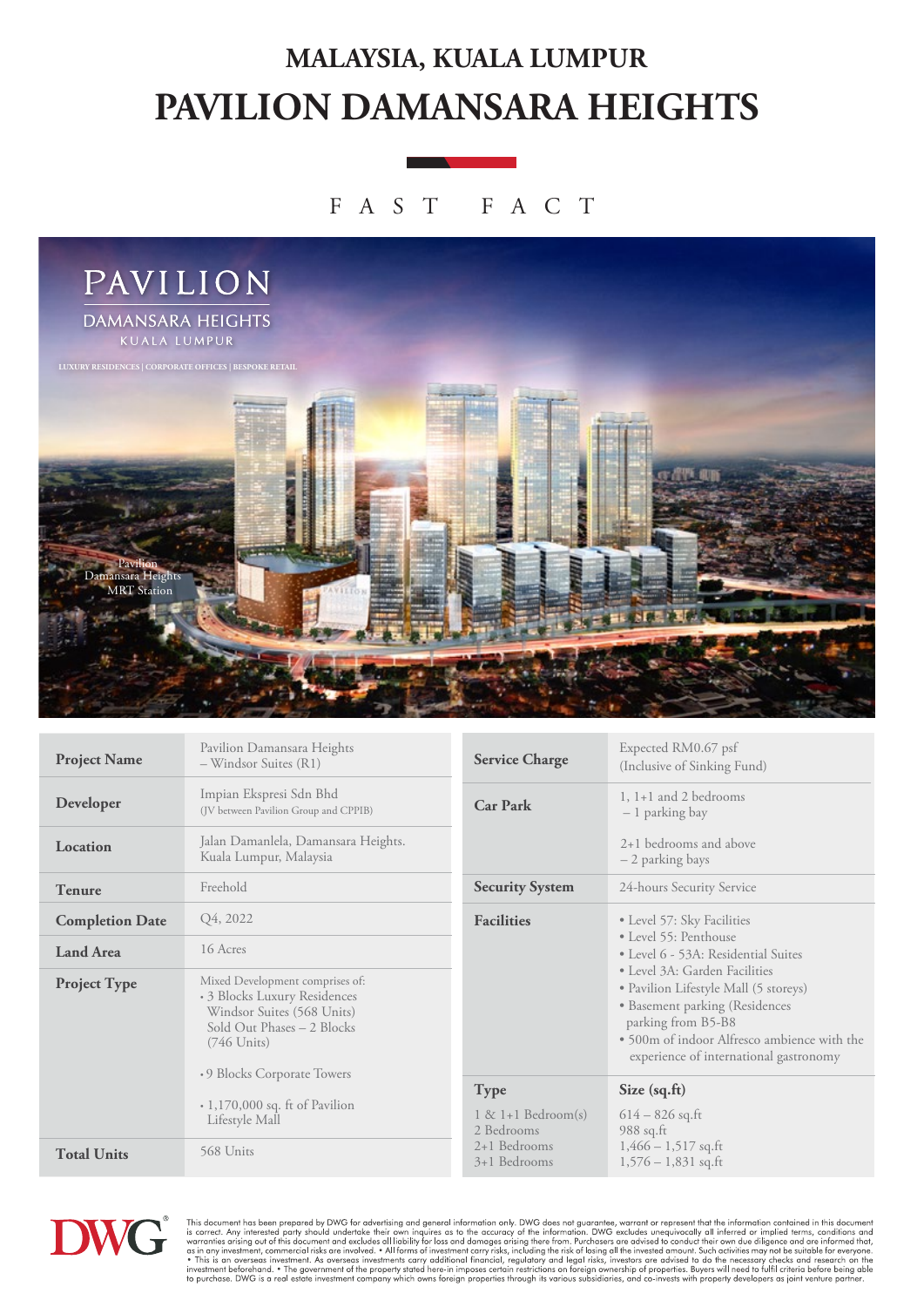## **PAVILION DAMANSARA HEIGHTS MALAYSIA, KUALA LUMPUR**

PURCHASE PROCESS

|    | <b>Reservation Of Unit</b><br>• Reservation Fee (Varies Depending on Developers)<br>• Copy of IC for locals and Passport for foreigners                                                          |
|----|--------------------------------------------------------------------------------------------------------------------------------------------------------------------------------------------------|
| 02 | Loan Application (IF necessary)<br>• Income documents<br>• Passport copy                                                                                                                         |
| 03 | Signing & Acceptance<br>• Sales & Purchase Agreement<br>• Loan Offer Letter by the bank (if applicable)<br>• Remit Down Payment direct to the Developer (10% of property price)                  |
|    | State Consent & Balance Payment<br>• Solicitor will assist to apply for State Authority Consent<br>• Pay balance in accordance to the Schedule H period within the<br>Sales & Purchase Agreement |



This document has been prepared by DWG for advertising and general information only. DWG does not guarantee, warrant or represent that the information contained in this document is correct. Any interested party should unde